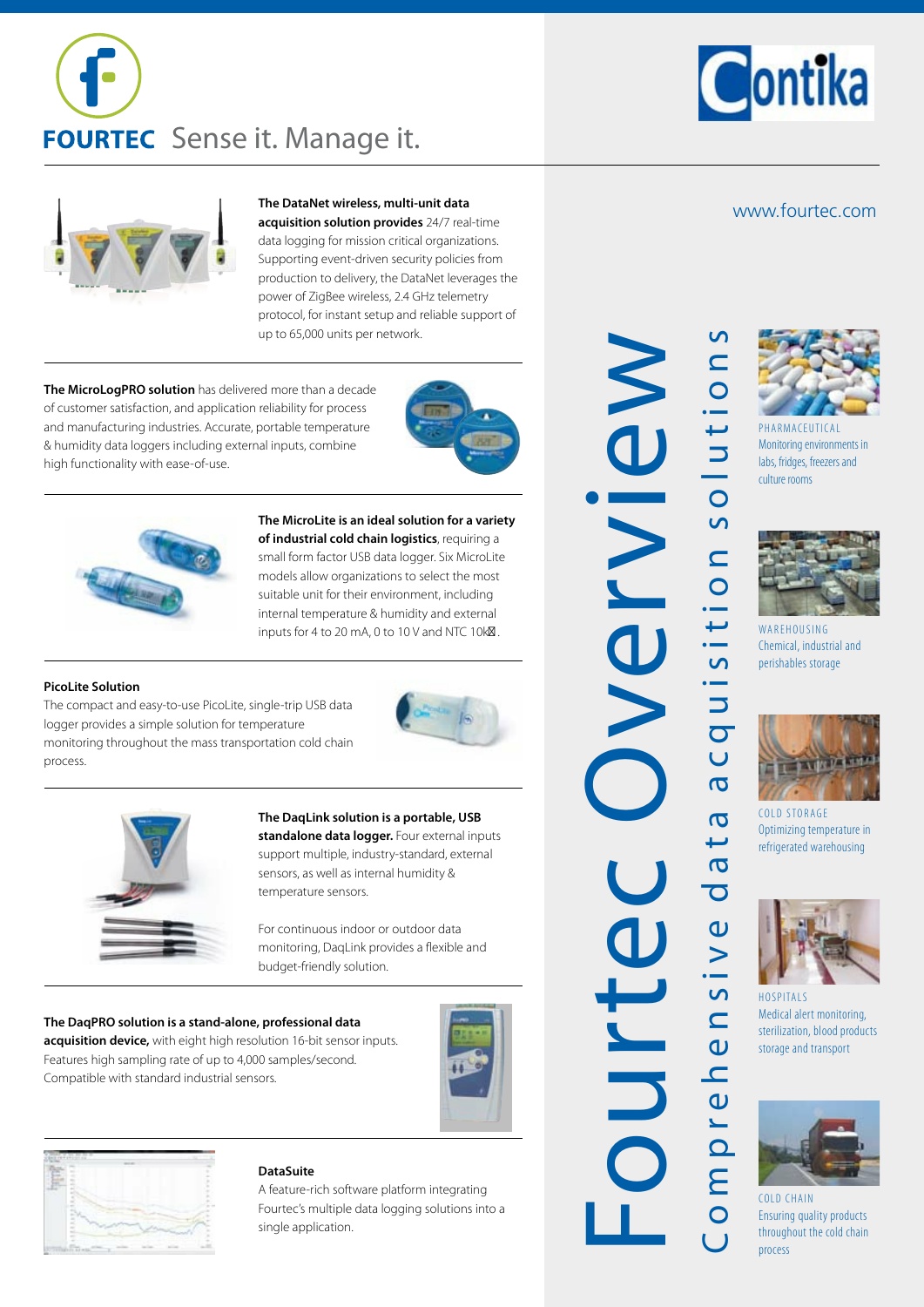# DataNet Solution Wireless intelligent data logging network



DataNet is an essential hardware and software solution that can empower any organization to control distributed networks from a single location using the ZigBee wireless protocol. Logging units function in a wireless mesh network configuration, allowing for 65,000 units in each network. This enables real-time monitoring of multiple test points in a single operation. The DataNet product range includes single-channel and multi-channel loggers supporting internal temperature and humidity sensors, as well as 4 external channels for 4 to 20 mA, 0 to 50 mV, 0 to 1 V, PT-100, Thermocouple, Contact, Pulse Counter and Frequency. DataNet system offers a broad selection of logger models meeting a wide variety of industry application needs.

# PicoLite Solution Single-trip, low cost USB temperature logger

**Temperature** -40 to 80 °C (-40 to 176 °F)



**SUPPORTED BY**

weboomerand

SiMiO

Features a built-in temperature sensor, activation button, 16,000 sample memory, bi-color LED and direct USB connectivity.

Compact, low-cost disposable USB data logger, for unbroken mass transportation cold chain processes.

The PicoLite includes the weboomerang™ Feature, a unique feature that automatically creates and emails a PDF data report when the logger is connected to PC.

The PicoLite is supported by feature-rich, complimentary DataSuite software for data analysis and alarm notification.

## **PicoLite typical operating method**



1 Record data using built-in temperature sensor



2 USB data download to PDF report with automatic email delivery



3 Data analysis using integrated DataSuite software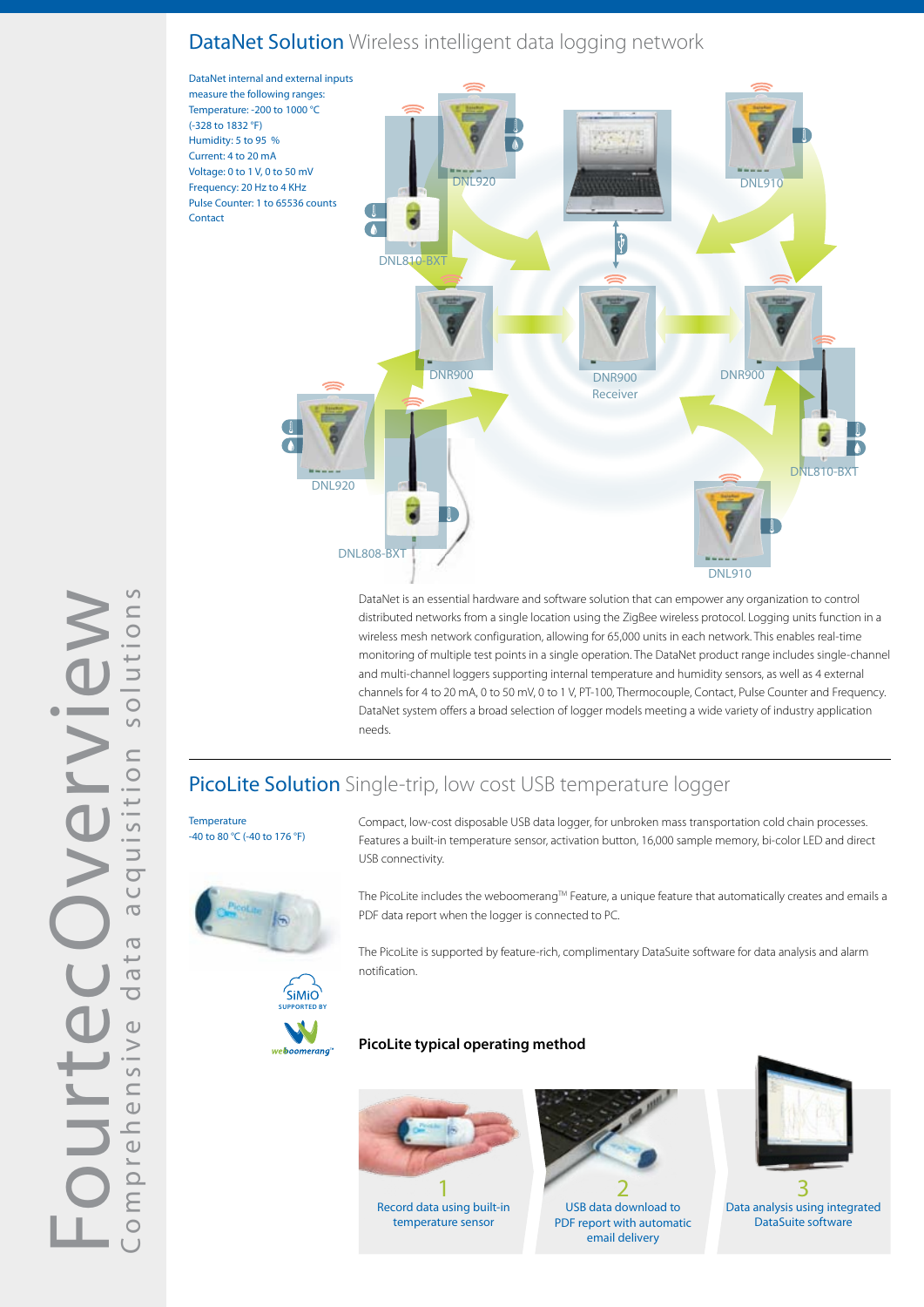# MicroLite Solution The plug & record mini data logger

MicroLite internal and external sensors measure the following ranges: Temperature: -50 to 150 ˚C (-58 to 302 ˚F) Humidity: 5 to 95 % Current: 4 to 20 mA Voltage: 0 to 10 V

Low cost, water resistant, multi-trip temperature data logger, with 16-bit resolution, 4-digit LCD display and direct USB connectivity. The MicroLite works with the DataSuite data analysis software which can be downloaded for free from the fourtec website. The MicroLite includes the weboomerang™ Feature, a unique feature that automatically creates and emails a PDF data report when the logger is connected to PC.

# **MicroLite operating method**  $\zeta$ <sub>Mio</sub>



**6 MicroLite models offer a solution for every application**

# MicrologPRO Solution The compact, portable data logger

MicroLogPRO internal sensors measure the following ranges: Temperature: -40 to 80 ˚C (-40 to 176 ˚F)

Humidity: 5 to 95 %

SIMIO

The MicroLogPRO solution offers two low-cost portable data loggers for supply chain monitoring, featuring internal temperature and humidity inputs and an external input for connection to MicroLog'PROs temperature, current, voltage and pH sensors. The MicroLogPRO includes the weboomerang™ feature , a unique feature that automatically creates and emails a PDF data report when the logger is connected to a PC.



**MicroLog operating method**







3 Data analysis using integrated DataSuite software

3 Display data graphically on the DataSuite unified platform analysis software



# 1 Record data





### 16-bit data acquisition and logging system



Professional data acquisition device with eight high resolution 16-bit sensor inputs. The product can be used stand-alone, as a large graphic display allows programming and data analysis, without PC connection. Sensor inputs include: 0 to 24 mA, 0 to 50 mV, 0 to 10 V, NTC, PT-100 (2 and 3–wire), Thermocouple,

Pulse Counter and Frequency.

### **DaqPRO LCD Display**

DaqPRO provides truly independent data acquisition with full setup, data display and analysis all on the DaqPRO.



| ic<br>hic<br>splay |  |
|--------------------|--|
|                    |  |
| rage               |  |